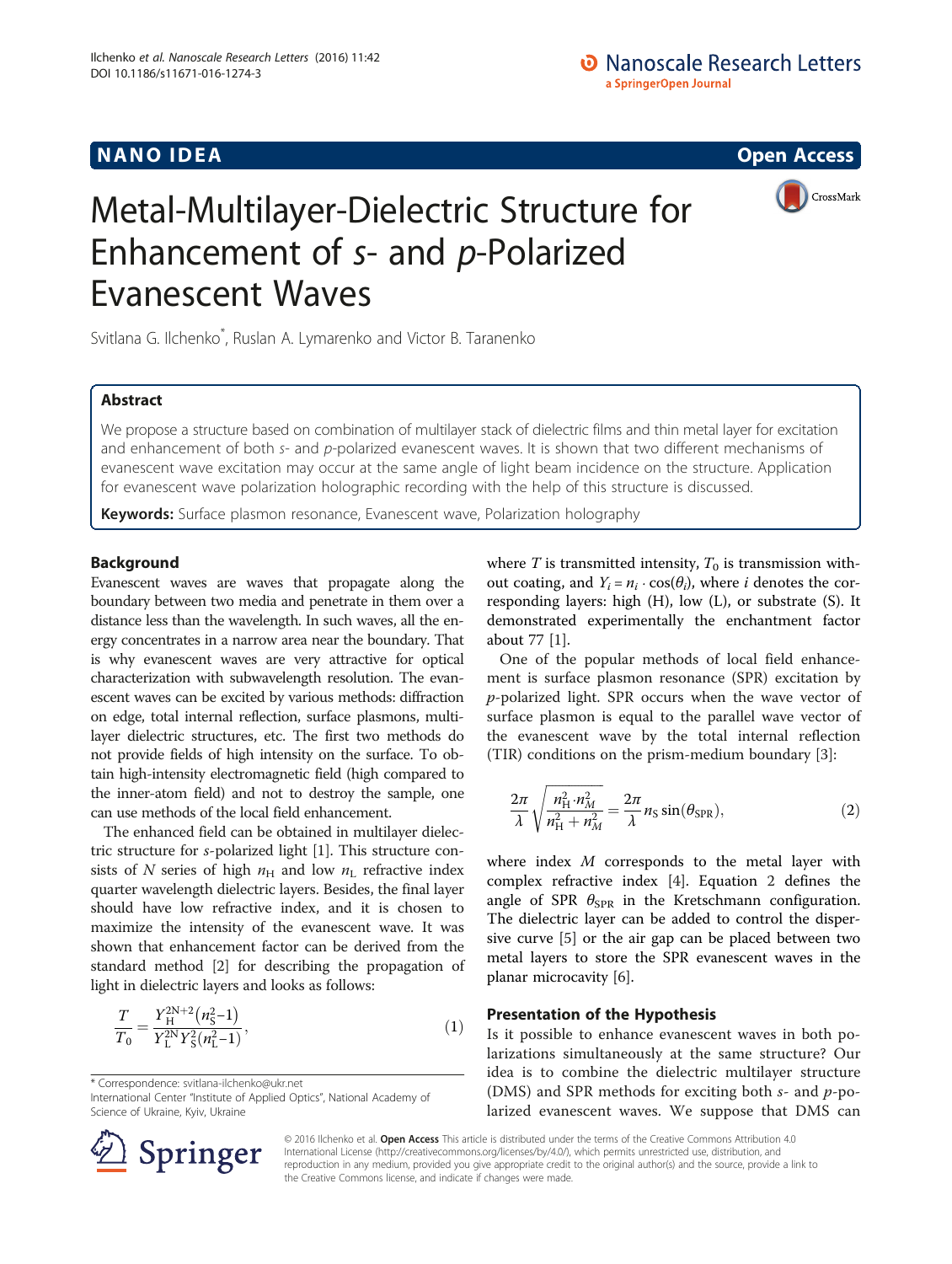preserve the enhancement of the s-polarized evanescent wave after a thin metal layer adding. At the same time, SPR should provide a proper enhancement for *p*-polarized evanescent wave.

The proposed structure based on the combination of quasi quarter wave HL dielectric layers and a thin metal layer is shown in Fig. 1.

## Testing the Hypothesis

To obtain the electric E and magnetic H fields produced by the propagation of plane wave in a multilayer structure, we solve the Helmholtz in Eq. 3 within each layer with appropriate boundary conditions [[7](#page-2-0)]

$$
(\nabla^2 + k^2) \begin{Bmatrix} \mathbf{E} \\ \mathbf{H} \end{Bmatrix} = 0, \tag{3}
$$

where  $\nabla^2$  is the transverse Laplasian and k is the wavenumber. We use the implementation of the S-matrix algorithm [[8\]](#page-2-0) that prevents numerical instabilities by taking into account a slightly absorbing permittivity and permeability of the dielectric layers. It is important because of complex refractive index of thin metal layer and high value of electromagnetic field in the structure.

We consider the DMS layers combined with complex refractive index metal layer [\[4](#page-2-0)] (relative permittivity for Ag is  $\varepsilon$  = -9.2931 + *i*0.87201 at 532-nm wavelength) with thickness of 50 nm. The layer of low refractive index is SiO<sub>2</sub> ( $n = 1.4607$ ) and the layer of high index is TiO<sub>2</sub>  $(n = 2.6678)$ . The prism, as we consider in our calculations, has refractive index of 1.52.

The optimization of layer thickness is started from the sequence of quarter-wave HL structure consisting of six dielectric layers. A deviation from quarter-wave stack of dielectric layers is widely used to achieve desirable dispersion curve that causes very significant enhancement



of the internal electric field [[9](#page-2-0)]. The numerical modeling shows that the desirable effect is present for quasiperiodical structures with thickness greater that quarter wavelength, namely: 1.54  $\lambda$ /4 for the first H-layer, 1.4  $\lambda$ / 4 for the next H-layers,  $\lambda/4$  for all L-layers except the last L-layer which is 1.866  $\lambda$ /4.

The calculation shows that the angular resonances for  $s$ - and  $p$ -polarizations can overlap, and the intensity dip in reflectance at both polarizations occurs. The structure is non-transmitting TIR at the considered angle of incidence. The dependencies of electric field |E| on interface "structure-air" on the incident angle  $\theta$  for  $p$ - and s-polarized incident light are shown in Fig. 2. The factor of enhancement at the resonance angle is about 300 for ppolarized wave and about 1300 for s-polarization. The theoretical limit of enhancement factor for DMS is greater than 10,000 at the expense of extremely narrow acceptance angle. Figure 2b shows that the width of resonance is about 0.02°, which is comparable with laser beam divergence. It is worthy to note that the resonance of DMS is extremely sensitive to the imperfections of



incident light